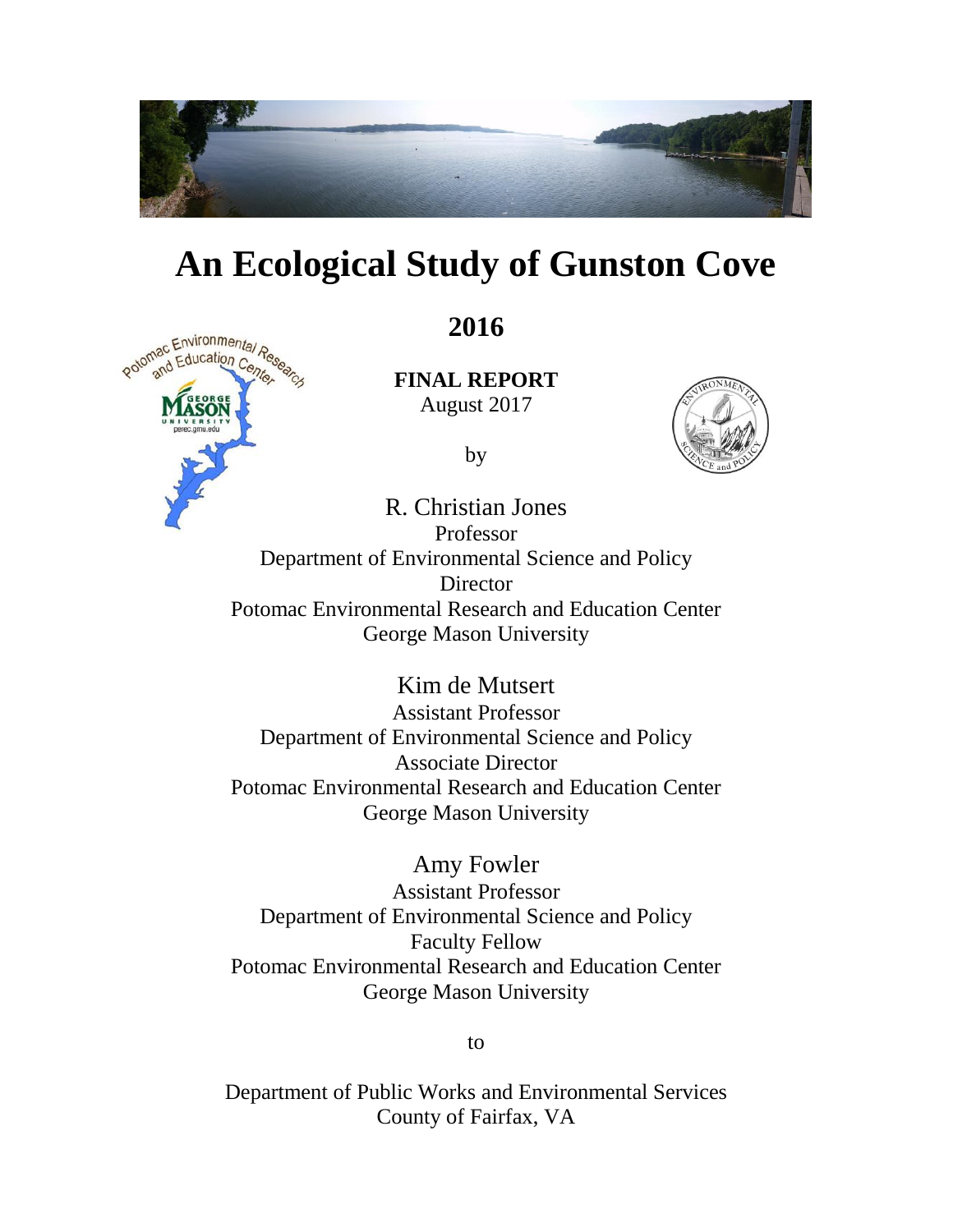## Table of Contents

| The Ongoing Aquatic Monitoring Program for the Gunston Cove Area 1         |  |  |  |
|----------------------------------------------------------------------------|--|--|--|
|                                                                            |  |  |  |
|                                                                            |  |  |  |
|                                                                            |  |  |  |
|                                                                            |  |  |  |
|                                                                            |  |  |  |
|                                                                            |  |  |  |
|                                                                            |  |  |  |
|                                                                            |  |  |  |
|                                                                            |  |  |  |
|                                                                            |  |  |  |
|                                                                            |  |  |  |
|                                                                            |  |  |  |
|                                                                            |  |  |  |
|                                                                            |  |  |  |
|                                                                            |  |  |  |
|                                                                            |  |  |  |
|                                                                            |  |  |  |
|                                                                            |  |  |  |
|                                                                            |  |  |  |
|                                                                            |  |  |  |
|                                                                            |  |  |  |
|                                                                            |  |  |  |
|                                                                            |  |  |  |
|                                                                            |  |  |  |
| G. Submersed Aquatic Vegetation Trends: 1994-2016 135                      |  |  |  |
| H. Benthic Macroinvertebrate Trends: 2009-2016135                          |  |  |  |
|                                                                            |  |  |  |
|                                                                            |  |  |  |
|                                                                            |  |  |  |
|                                                                            |  |  |  |
| Development of a Benthic Index of Biotic Integrity in the Tidal Freshwater |  |  |  |
|                                                                            |  |  |  |
|                                                                            |  |  |  |
| Status and Diversity of Native Freshwater Mussels in the Tidal Freshwater  |  |  |  |
|                                                                            |  |  |  |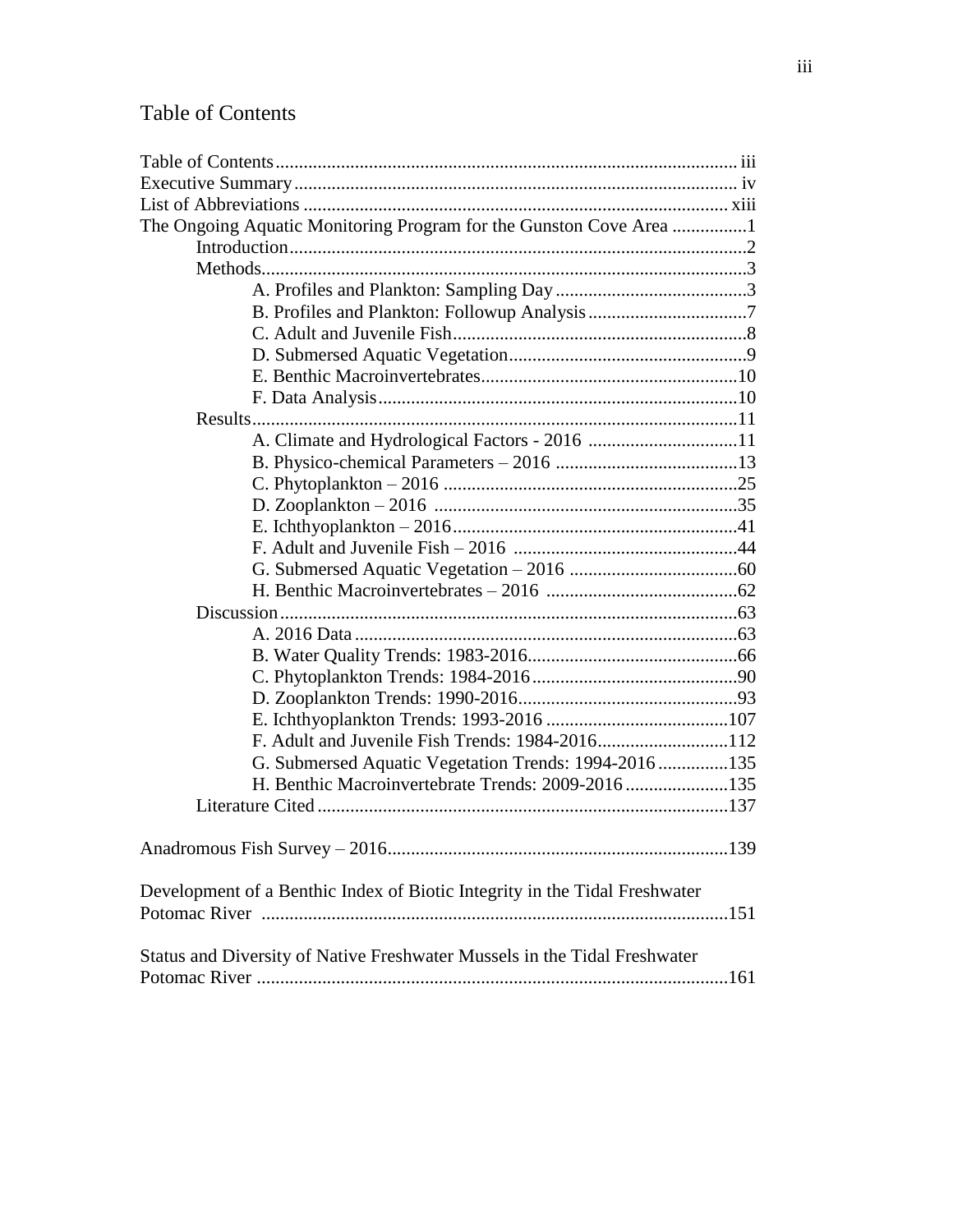## An Ecological Study of Gunston Cove – 2016 Executive Summary

 south by the Mason Neck. Due to its tidal nature and Gunston Cove is an embayment of the tidal freshwater Potomac River located in Fairfax County, Virginia about 12 miles (20 km) downstream of the I-95/I-495 Woodrow Wilson Bridge. The Cove receives treated wastewater from the Noman M. Cole, Jr. Pollution Control Plant and inflow from Pohick and Accotink Creeks which drain much of central and southern Fairfax County. The Cove is bordered on the north by Fort Belvoir and on the



 gradually with the adjacent tidal Potomac River mainstem. Thermal stratification can adjacent River mainstem. This document presents study findings from 2016 in the shallowness, the Cove does not seasonally stratify vertically, and its water mixes make nutrient management more difficult, since it can lead to seasonal oxygendiminished bottom waters that may result in fish mortality. Since 1984 George Mason University personnel, with funding and assistance from the Wastewater Management Program of Fairfax County, have been monitoring water quality and biological communities in the Gunston Cove area including stations in the Cove itself and the context of the entire data record.

The Chesapeake Bay, of which the tidal Potomac River is a major subestuary, is the largest and most productive coastal system in the United States. The use of the bay as a fisheries and recreational resource has been threatened by overenrichment with nutrients which can cause nuisance algal blooms, hypoxia in stratified areas, and a decline of fisheries. As a major discharger of treated wastewater into the tidal Potomac River, particularly Gunston Cove, Fairfax County has been proactive in decreasing nutrient loading since the late 1970's. Due to the strong management efforts of the County and the robust monitoring program, Gunston Cove has proven an extremely valuable case study in eutrophication recovery for the bay region and even internationally. The onset of larger areas of SAV coverage in Gunston Cove will have further effects on the biological resources and water quality of this part of the tidal Potomac River.



 have also been greatly reduced or eliminated. These reductions have As shown in the figure to the left, phosphorus loadings were dramatically reduced in the early 1980's. In the last several years, nitrogen, and solids loadings as well as effluent chlorine concentrations been achieved even as flow through the plant has slowly increased.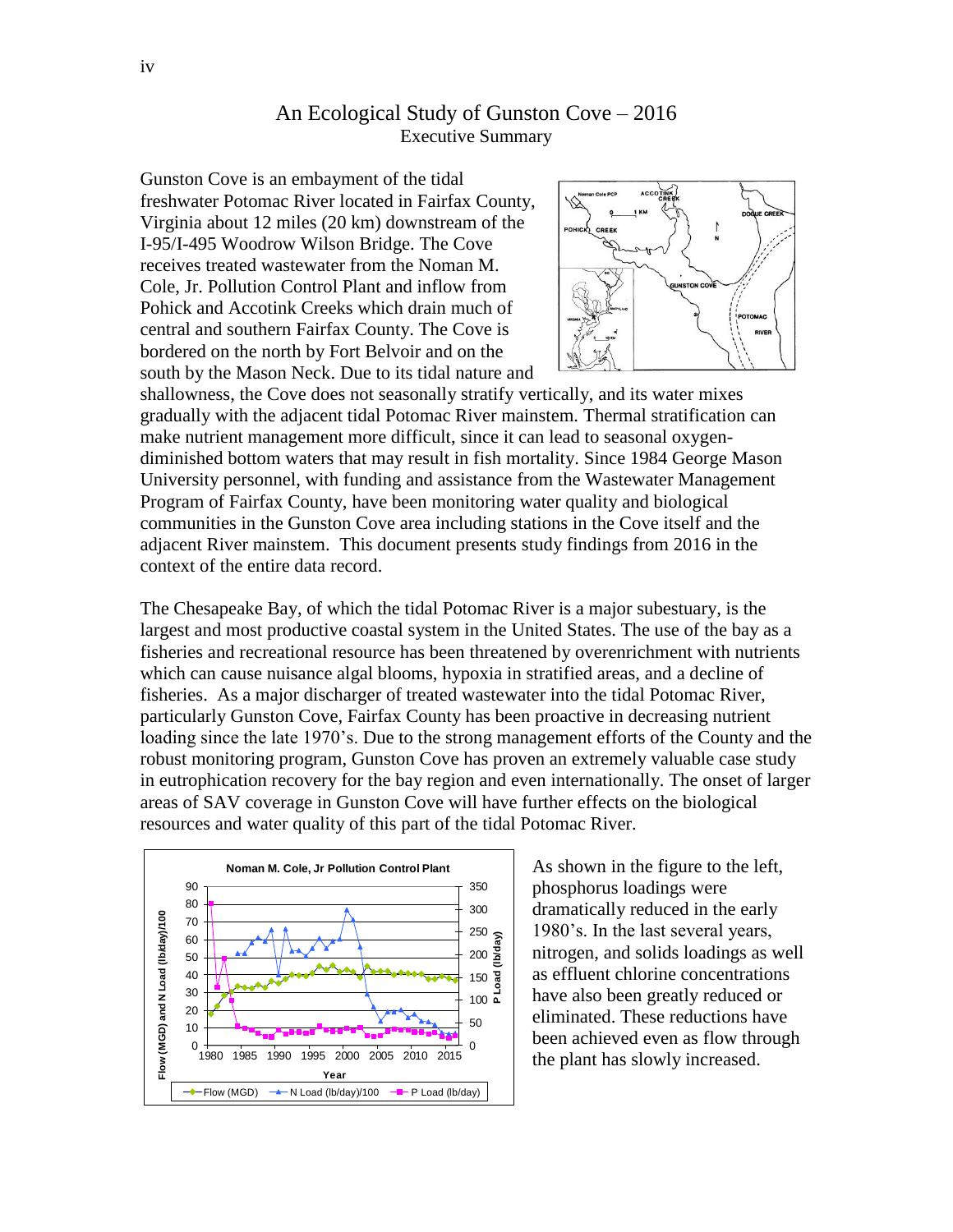inputs. inputs.<br>The year 2016 was characterized by well above normal temperatures for the summer The ongoing ecological study reported here provides documentation of major improvements in water quality and biological resources which can be attributed to those efforts. Water quality improvements have been substantial in spite of the increasing population and volume of wastewater produced. The 30 plus year record of data from Gunston Cove and the nearby Potomac River has revealed many important long-term trends that validate the effectiveness of County initiatives to improve treatment and will aid in the continued management and improvement of the watershed and point source

 significant flow events. months. Monthly precipitation was well above normal in May, but close to normal in other months. Two sampling dates (early May and late June) occurred following

Mean water temperature was similar at the two stations reaching a maximum over  $30^{\circ}$ C in late July. Specific conductance declined substantially at both stations in the wake of the early May flow events, then gradually increased through the remainder of the year.



Chloride showed a similar pattern, but was consistently somewhat higher in the cove. Dissolved oxygen saturation (DO) was normally substantially higher in the cove than in the river due to photosynthetic activity of phytoplankton and submersed aquatic vegetation (SAV) (figure at left). An exception to this occurred in the wake of the early May flow event when both areas showed a depression in DO which was very marked in the cove. A second, lesser decline in late June was in the wake of a second

 transparency in the cove increased above river values and approached 1.8 m by late flow event. Field pH patterns mirrored those in DO: higher values in the cove than the river and strong response to the early May flow event. Total alkalinity was generally higher in the river than in the cove and was fairly constant seasonally. Secchi disk transparency was generally lower in the cove in spring and showed a depression in the early May sampling as well as the late June sampling. By late summer Secchi disk

September. Light attenuation coefficient and turbidity followed a similar pattern.

Ammonia nitrogen was consistently low in the study area during 2016. All but one value was below the limits of detection which makes analyzing any temporal or spatial trends impossible. Un-ionized ammonia remained below values that would cause toxicity issues, but exact values were not possible due to the high incidence of non-

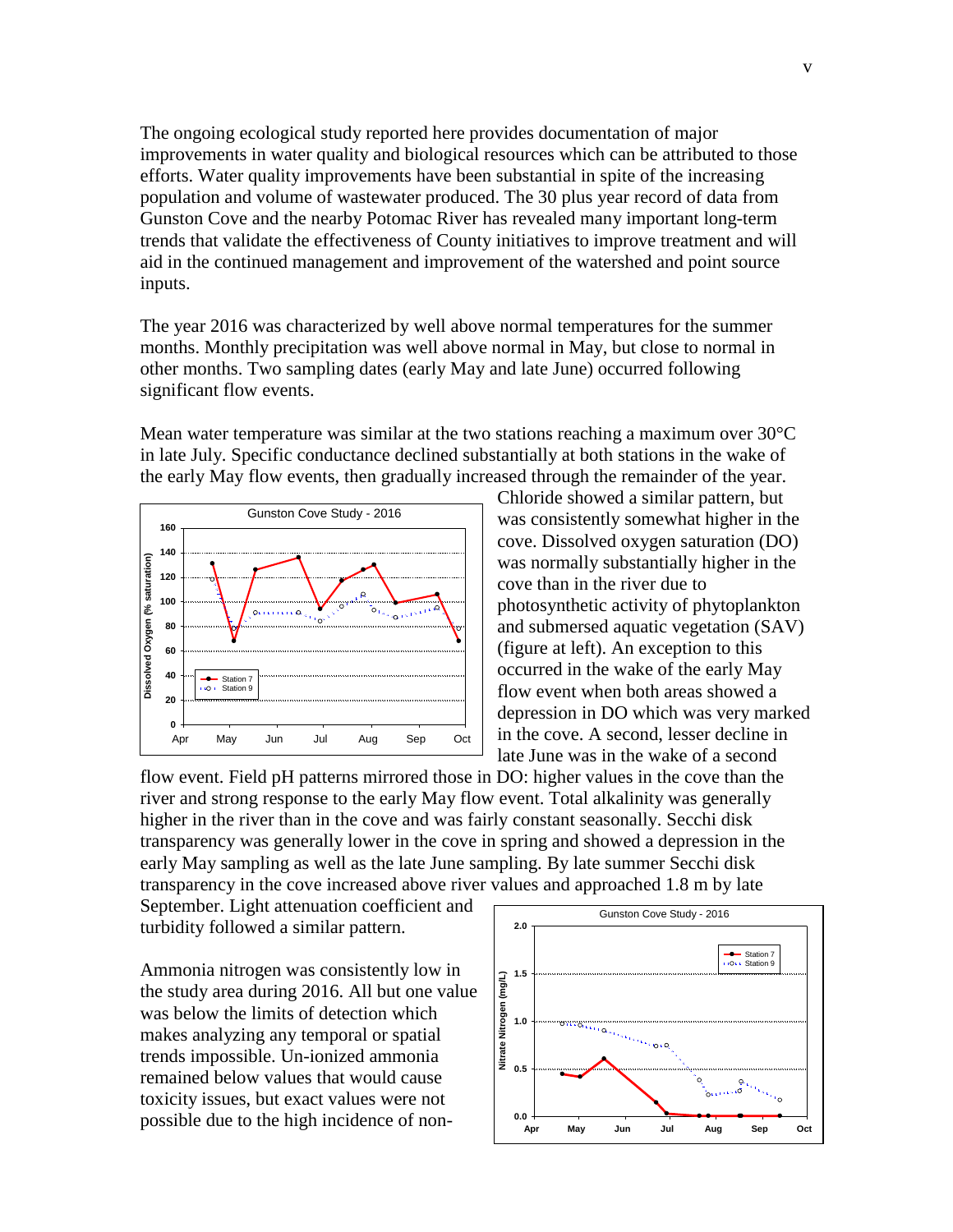below detection limits where it remained through the remainder of the year (see figure above). River nitrate nitrogen levels reached a low of about 0.2 mg/L. Organic nitrogen cove and higher in the river. N to P ratio declined strongly at both stations reaching a cove than in the river. Total suspended solids (TSS) was fairly constant throughout the year. Peak value in the river was observed in late June; interestingly, the early May flow detects on total ammonia. Nitrate values declined seasonally at both sites due to algal and plant uptake and possibly denitrification. By late July nitrate nitrogen in the cove was exhibited substantial variability with a decline in values in the cove through the course of the year. Total phosphorus was similar at both sites and showed little seasonal change. Soluble reactive phosphorus was very low and consistently below detection limits in the minimum of about 12 in September which is still indicative of P limitation of phytoplankton and SAV. Biochemical oxygen demand (BOD) was generally higher in the event did not seem to affect TSS. Volatile suspended solids (VSS) was also fairly constant between sites and seasonally.

 In the cove algal populations as measured by chlorophyll *a* declined strongly in the wake of the early May flow event. A strong rebound was observed in late May followed by a gradual decline and another peak in early August. In the river, the early May decline was



 gradually reaching a late July peak. observed, but levels recovered only Both cell density and biovolume indicated the flow-induced decline in phytoplankton in early May in the cove and in the river. Values in the cove also showed a decline in late June, the time of the second flow event. The early August peak in the cove in chlorophyll was not seen in the cell count data. Due to a cutback in phytoplankton count frequency, cell counts were not done on the late July sample from the river. Cell density

data from the cove was dominated by cyanobacteria, the principal species being *Oscillatoria*. In the river, diatoms dominated cell density data for most of the year, first Pennate 2, then Pennate 1, and finally *Melosira*. In late summer other groups were important with *Anabaena* numerous in August and *Dictyospherium* important in September. Cell biovolume was more evenly distributed among various taxa in the cove than was cell density. In the river cell biovolume was dominated by diatoms with discoid centrics most important in the first half of the year and *Melosira* in the second half. Rotifers continued to be the most numerous zooplankton in 2016.

 *Brachionus*, *Filinia*, and *Keratells* shared dominance in the cove; *Filinia* was not Rotifer densities were unusually high in April in both areas, but declined dramatically in early May in response to the flow event. Another peak was observed in late June. common in the river, but *Brachionus* and *Keratella* were. *Bosmina*, a small cladoceran that was often common was only present at low densities in 2016. *Diaphanosoma*, a larger cladoceran was found in both area at moderate densities. Both peaked in late June and then declined after in the wake of the flow event. A subsequent higher peak in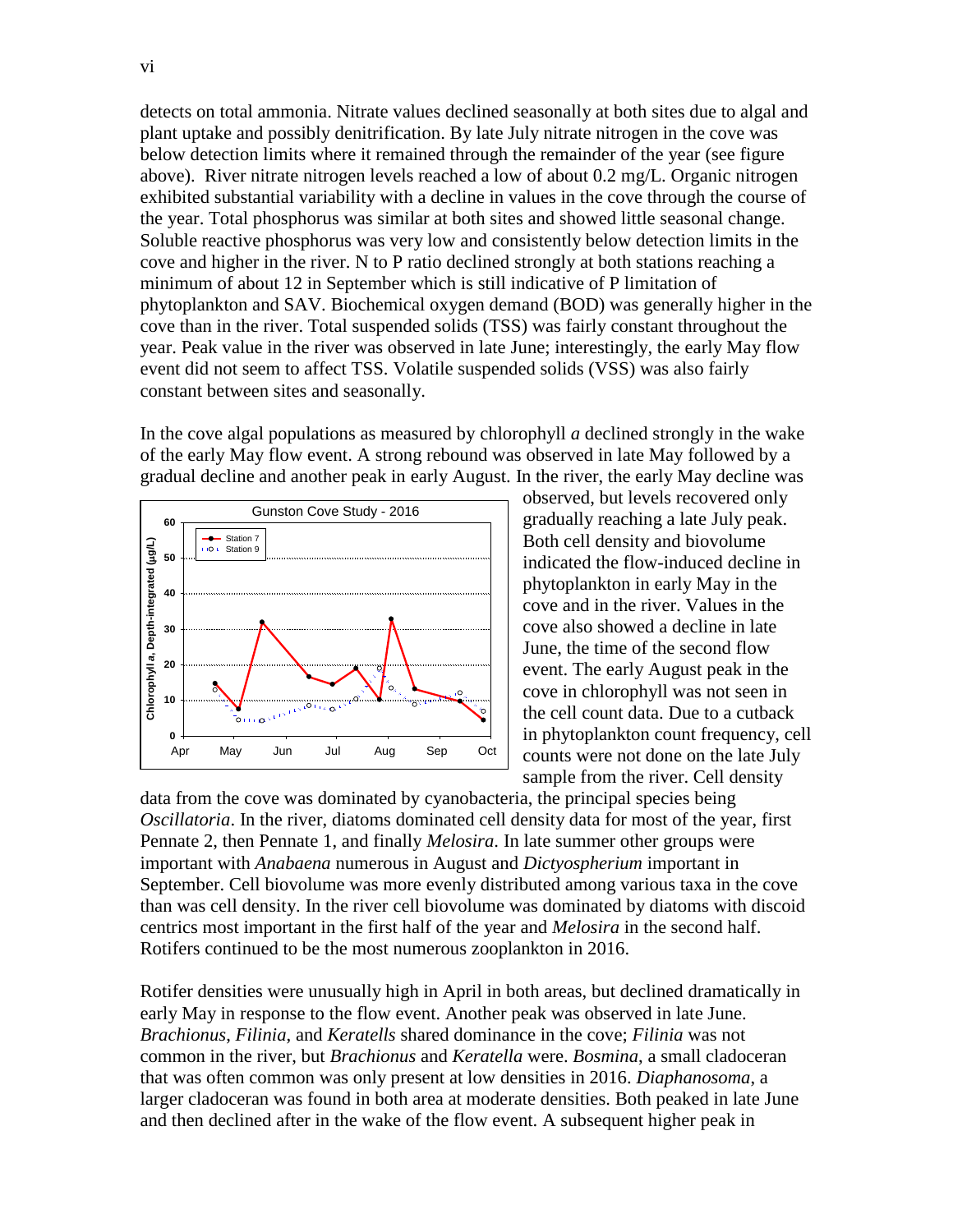*Diaphanosoma* in the river was not found in the cove (see graph below). Surprisingly, *Daphnia* and *Ceriodaphnia* exhibited their one strong peak in the cove in early May.

 *Moina* was only found in substantial calanoid copepod *Eurytemora* was very number is late June in the river. *Leptodora*  also seemed to respond positively to the early May flow event in the cove and reached even higher levels in early June in both areas. Copepod nauplii densities reached a peak in both study areas in early June and then declined. A second peak was found in the river in late August. The abundant in the cove in early May whereas the river maximum was found in early



June. A second calanoid *Diaptomus* was restricted to the river at lower levels. Cyclopoid copepods had a strong maximum in early May in the cove and a mid-July maximum in the river.

 water. Other taxa were found in very low densities similar to the previous year. The highest density of fish larvae occurred in mid-May, which was driven by a high density In 2016 ichthyoplankton was dominated by clupeids, most of which were Gizzard Shad and Alewife, and to a lesser extent, Blueback Herring, American Shad, and Hickory Shad. White Perch was a dominant species as well, with the same relative contribution to the total ichthyoplankton community as Gizzard Shad. Striped Bass and Inland Silverside was found in relatively high densities as well. *Morone* species (White Perch and Striped Bass) were mostly found in the Potomac mainstem, confirming their affinity for open of Clupeid larvae.

 combined (see Figure below). The dominant species of the fish collected in the trawls caught in the nets while later in the summer juveniles dominated. Other abundant taxa A total of 2484 fishes comprising 24 species were collected in all trawl samples was White Perch (69.4%, numerically). In the spring, adult White Perch were primarily included herring or shad (7.9%), Spottail Shiner (7.7%), Sunfishes (2.2%), and Bay



 abundances. A total of 35 seine samples were conducted, comprising 3885 fishes the most dominant species in seine Perch (10.2%) followed by Inland Anchovy (2.1%). Other species were observed sporadically and at low of 26 species. This is a little lower than the number of individuals and species collected last year. Similar to last year, catches was Banded Killifish, with a relative contribution to the catch of 56.4%. Other dominant species (with >5% of relative abundance) were White Silverside (7.1%), eastern Silvery

Minnow (6.2%), and Alosa sp. (5.2%). In 2016 we collected a total number of 456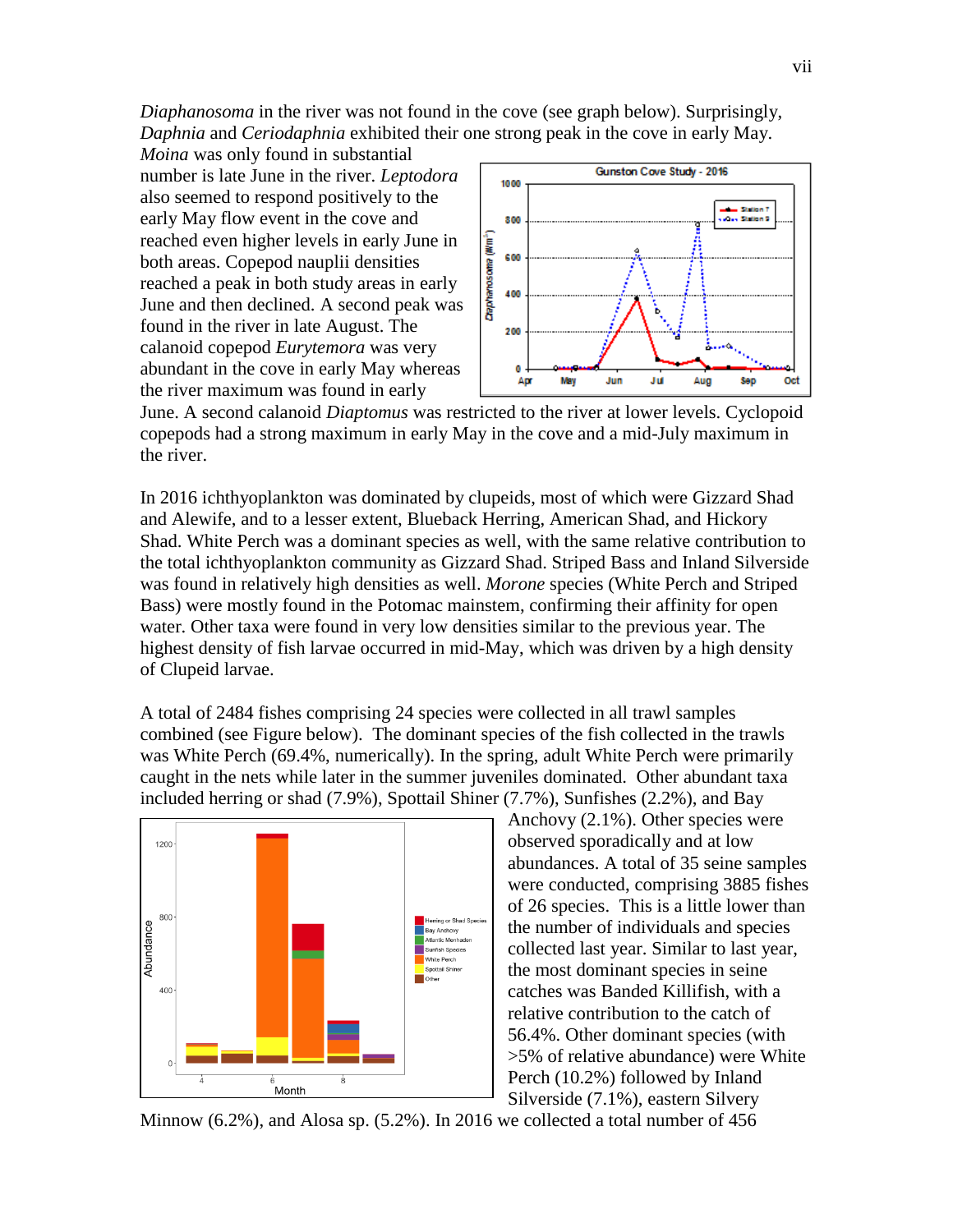contribution of sunfishes too. specimens of 15 species in the two fyke nets, which is a little bit less than last year. While Banded Killifish is abundant here as well (23% of the catch), the fyke nets show a high

 abundant taxon at Station 9 with isopods also very common. The coverage of submersed aquatic vegetation (SAV) in 2016 was similar to recent years. In 2016, species distributions were mapped. The exotic plant *Hydrilla* was the most dense and widespread species, but the native species *Ceratophyllum* (coontail) was also widespread. As in most previous years, oligochaetes were the most common invertebrates collected in ponar samples in 2016. Chironomids were the second most abundant in the cove, but were found at much lower levels in the river. Amphipods were the second most

 In the anadromous creek survey (of fish migrating from salt water to spawn in fresh 21 Hickery Shad adults were collected. While these numbers were lower than observed in 2015, they are still strong relative to previous years. In a notable sign of recovery Pohick water), Alewife was the dominant species in both larval and adult collections in both Pohick and Accotink Creeks. In the hoop net sets, 170 Alewife, 89 Blueback Herring, and Creek, which was totally devoid of spawning fish in the early years of the study, now typically harbors more spawners than Accotink Creek. In fact, almost all of the Blueback Herring and Hickory Shad spawning was in Pohick Creek.

 This lays the ground for enhanced efforts to sample these valuable indicator organisms. Two literature-based special reports were commissioned in 2016, both concerned with benthic macroinvertebrates. These reports were included as separate chapters at the end of this full annual report. One involved development of a benthic index of biotic integrity for the tidal freshwater Potomac River. Progress was made in compiling a complete list of potential macroinvertebrate taxa and features of their ecology like pollution tolerance which are required for index development. Additional data needs such as reference site data were identified. The second special report compiled relevant information on the status and diversity of native freshwater mussels in the tidal freshwater Potomac River.



Data from 2016 generally reinforced the major trends which were reported in previous

years. First, phytoplankton algae populations (which can cause nuisance algal blooms, hypoxia in stratified areas, and a decline of fisheries) in Gunston Cove have shown a clear pattern of declined since 1989.

Accompanying this decline have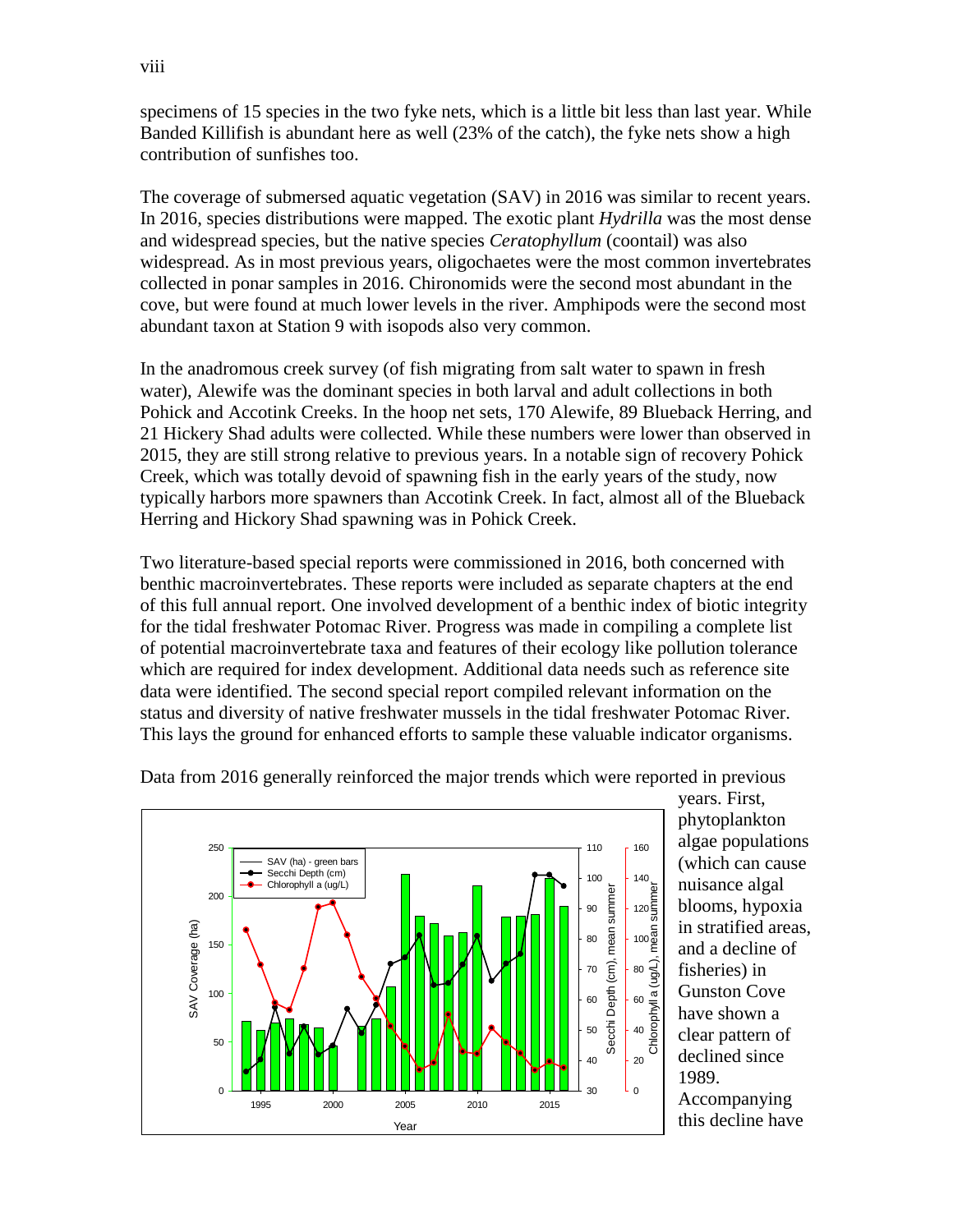been more normal levels of pH and dissolved oxygen, and increased water clarity which Virginia Institute of Marine Science for SAV (submersed aquatic vegetation) assessment 2005 (green bars in figure above). The increased water clarity in the Cove has brought which can continue for a number of years. Gunston Cove is now an internationally recognized case study for ecosystem recovery due to the actions that were taken and the subsequent monitoring to validate the response. are critical for a life-sustaining aquatic habitat. Data available through 2016 from have indicated that the coverage by plants has remained at elevated levels observed since the rebound of SAV which provides increased habitat value for fish and fish food organisms. The SAV also filters nutrients and sediments and itself will inhibit the overgrowth of phytoplankton algae. This trend is undoubtedly the result of phosphorus removal practices at Noman M. Cole Pollution Control Plant which were initiated in the late 1970's (see first figure in Executive Summary). This lag period of 10-15 years between phosphorus control and phytoplankton decline has been observed in many freshwater systems resulting at least partially from sediment loading to the water column

 have contributed to overall Chesapeake Bay cleanup. A second significant change in water quality documented by the study has been the removal of chlorine and ammonia from the Noman M. Cole, Jr. Pollution Control Plant effluent. A decline of over an order of magnitude in ammonia nitrogen has been observed in the Cove as compared to earlier years. The declines in ammonia and the elimination of chlorine from the effluent (to values well below those that may result is toxicity problems) have allowed fish to recolonize tidal Pohick Creek which now typically has more spawning activity than tidal Accotink Creek. Monitoring of creek fish allowed us to observe recovery of this habitat which is very important for spawning species such as shad. The decreased ammonia, suspended solids, and phosphorus loading from the plant

 Another trend of significance which is indicative of the Cove recovery is changes in the 2016 with Banded Killifish being much more abundant in seines than White Perch. In relative abundance of fish species. While it is still the dominant species in trawls, White Perch has gradually been displaced in seines by Banded Killifish. This trend continued in general this is a positive development as the net result has been a more diverse fish community. Blue Catfish have entered the area recently, and brown bullhead has decreased greatly in the Cove. Blue Catfish are regarded as rather voracious predators and may negatively affect the food web.

 Clearly, recent increases in SAV provide abundances of Bay Anchovy indicative for Killifish and Largemouth Bass indicative of refuge and additional spawning habitat for Banded Killifish and Sunfish. Analysis shows that White Perch dominance was mainly indicative of the community present when there was no SAV; increased the period with some SAV; and Banded the period when SAV beds were expansive. In 2016 seine collections were dominated by Banded Killifish (see graph to the right).

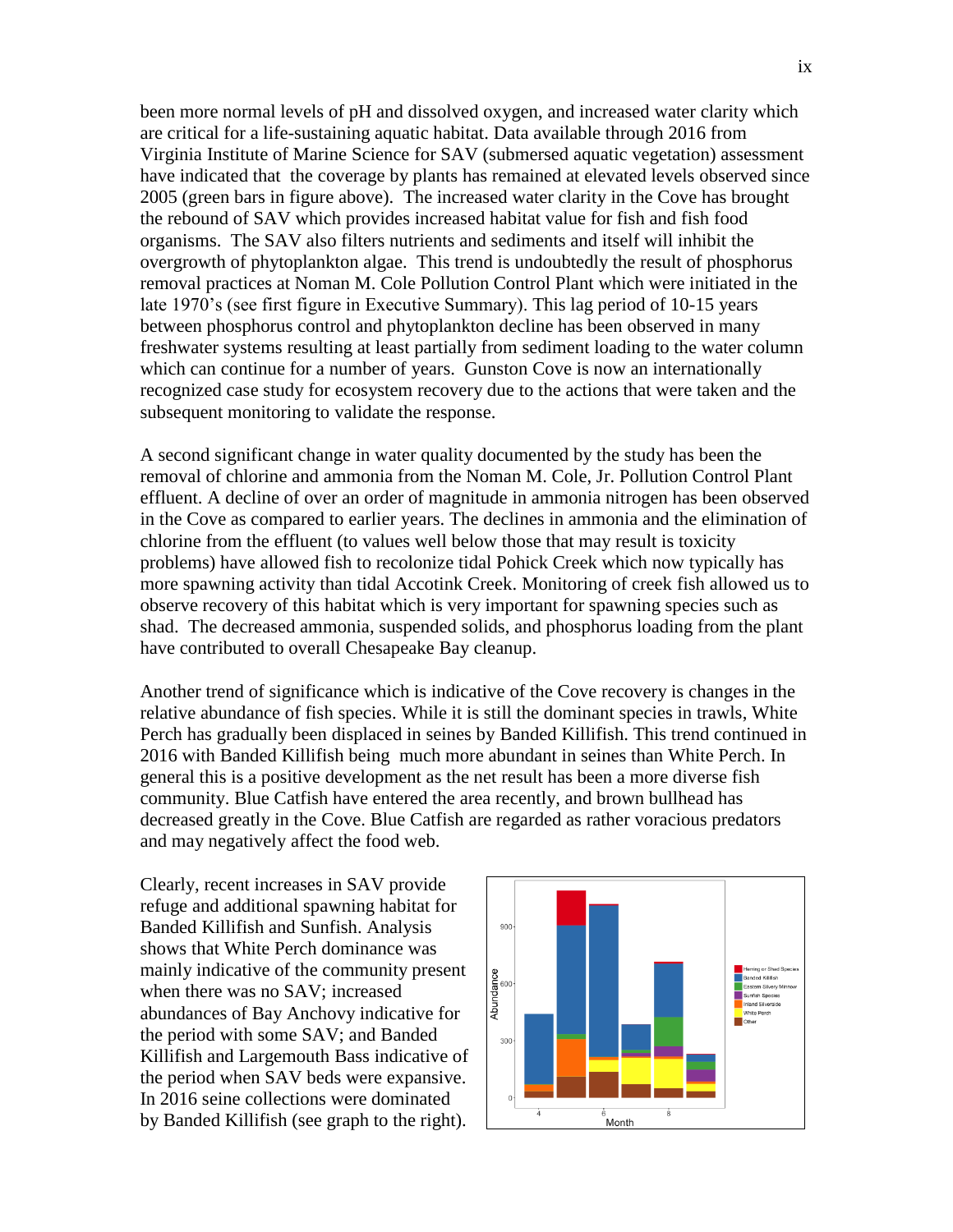and recreational fishing activities. While the seine does not sample these SAV areas directly, the enhanced growth of SAV provides a large bank of Banded Killifish that spread out into the adjacent unvegetated shoreline areas and are sampled in the seines. The fyke nets that do sample the SAV areas directly documented a dominance of Sunfish and Banded Killifish in the SAV beds. In addition to SAV expansion, the invasive Blue Catfish may also have both direct (predation) and indirect (competition) effects, especially on species that occupy the same niche such as Brown Bullhead and Channel Catfish. Overall, these results indicate that the fish assemblage in Gunston Cove is dynamic and supports a diversity of commercial

Juvenile anadromous species continue to be an important component of the fish assemblage in Gunston Cove. We have seen declines in "river herring" (a multispecies group that includes both Alewife and Blueback Herring) since the mid-1990s, which is in concordance with other surveys around the Potomac and Chesapeake watersheds. In January 2012, a moratorium on river herring was put in effect to alleviate fishing pressure in an effort to help stocks rebound. We reported last year that the larval abundances of the *Alosa* genus was high in 2014, possibly resulting in higher adult abundances in 2015. We indeed saw higher numbers of juvenile Blueback Herring and Alewife in trawls in 2015, but this was not repeated in 2016.

 The most direct indication we have of the status of river herring spawning populations is the anadromous study in Pohick and Accotink Creeks (which included Dogue Creek and

Quantico Creek up to 2008). We witnessed a one to two orders of magnitude increase in catches from Accotink and Pohick Creeks of Alewife and Blueback Herring (the two species that are considered river herring) in 2015; 2016 catches were somewhat lower, but still substantial (figure to the right). The shad moratorium has been in place in Virginia and neighboring states for four



 life cycle. Through meetings with the Technical Expert Working group (TEWG) for river could be the case that habitat in those areas has not recovered sufficiently to support a Gunston Cove may be of suitable quality to support a larger spawning population now year of continued high river herring abundances. years, which means this is likely the first cohort protected by this moratorium for one full herring (http://www.greateratlantic.fisheries.noaa.gov/protected/riverherring/tewg/index.html), it has become clear that not all tributaries of the Chesapeake Bay, in Virginia and elsewhere, have seen increased abundances in 2015; some surveyors even reported declines. Since the decline in river herring was related both to overfishing and habitat degradation, it larger spawning population now that fishing pressure is released. Thus, the habitat in the that reduced fishing pressure allows for more adults to return to their natal streams. Continued monitoring in years after this large spawning population was observed, will determine if this spawning season results in a successful year class, and if this is the first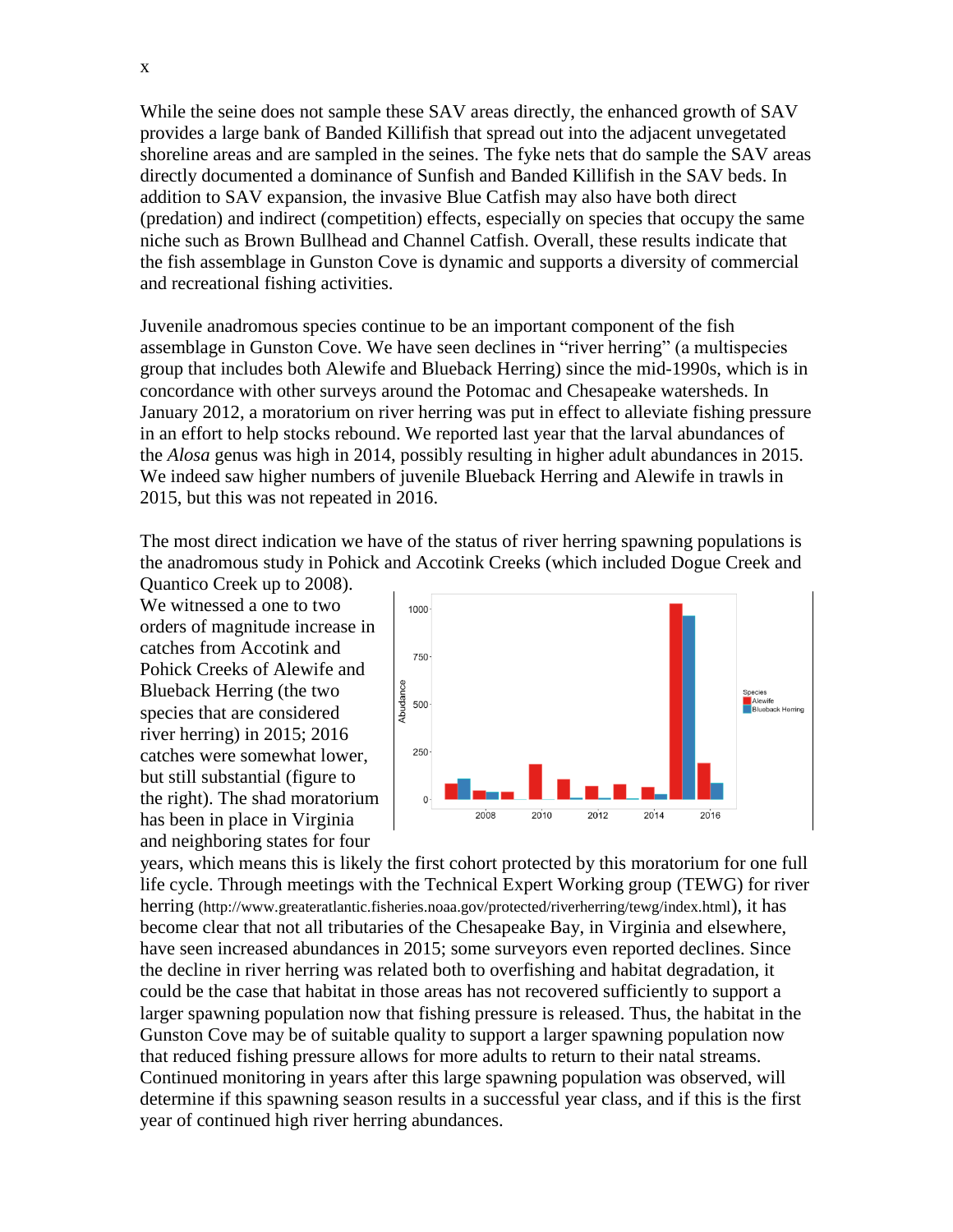In summary, it is important to continue the data record that has been established to allow assessment of how the continuing increases in volume and improved efforts at wastewater treatment interact with the ecosystem as SAV increases and plankton and fish communities change in response. Furthermore, changes in the fish communities from the standpoint of habitat alteration by SAV and introductions of exotics like snakeheads and blue catfish need to be followed.

 Global climate change is becoming a major concern worldwide. Since 2000 a slight, but consistent increase in summer water temperature has been observed in the Cove which may reflect the higher summer air temperatures documented globally. Other potential effects of directional climate change remain very subtle and not clearly differentiated given seasonal and cyclic variability.

We recommend that:

- affecting water quality and the biota. The Gunston Cove study is a model for long 1. Long term monitoring should continue. The revised schedule initiated in 2004 which focuses sampling in April through September has captured the major trends term monitoring which is necessary to document the effectiveness of management actions. This process is sometimes called adaptive management and is recognized as the most successful approach to ecosystem management.
- 2. Two aspects of the program should be reviewed.
	- a. In 2016 phytoplankton cell counts frequency was decreased from twice monthly to monthly as a cost-saving step. But it does result in some sampling dates not having phytoplankton data to go along with the other variables. If funds are available, we recommend reinstituting twice monthly phytoplankton counts.
	- b. As nutrient concentrations have decreased in the river and cove due to management successes, we are now encountering a substantial number of samples which are below detection limits. This becomes a problem in data analysis. To date we have set "below dection limits" values at  $\frac{1}{2}$  the detection limit, but this becomes less defensable the greater the proportion of these values. This is particularly true of nitrate and ammonia nitrogen. We recommend reviewing analytical protocols to try to lower detection limits for these two variables.
- 3. The fyke nets have proven to be a successful addition to our sampling routine. Even though a small, non-quantitative sample is collected due to the passive nature of this gear, it provides us with useful information on the community within the submersed aquatic vegetation beds. Efficient use of time allows us to include these collections in a regular sampling day with little extra time or cost. We recommend continuing with this gear as part of the sampling routine in future years.
- 4. Anadromous fish sampling is an important part of this monitoring program and has gained interest now that the stock of river herring has collapsed, and a moratorium on these taxa has been established in 2012. We recommend continued monitoring, and we plan to use the collections before and during the moratorium to help determine the effect of the moratorium. Our collections will also form the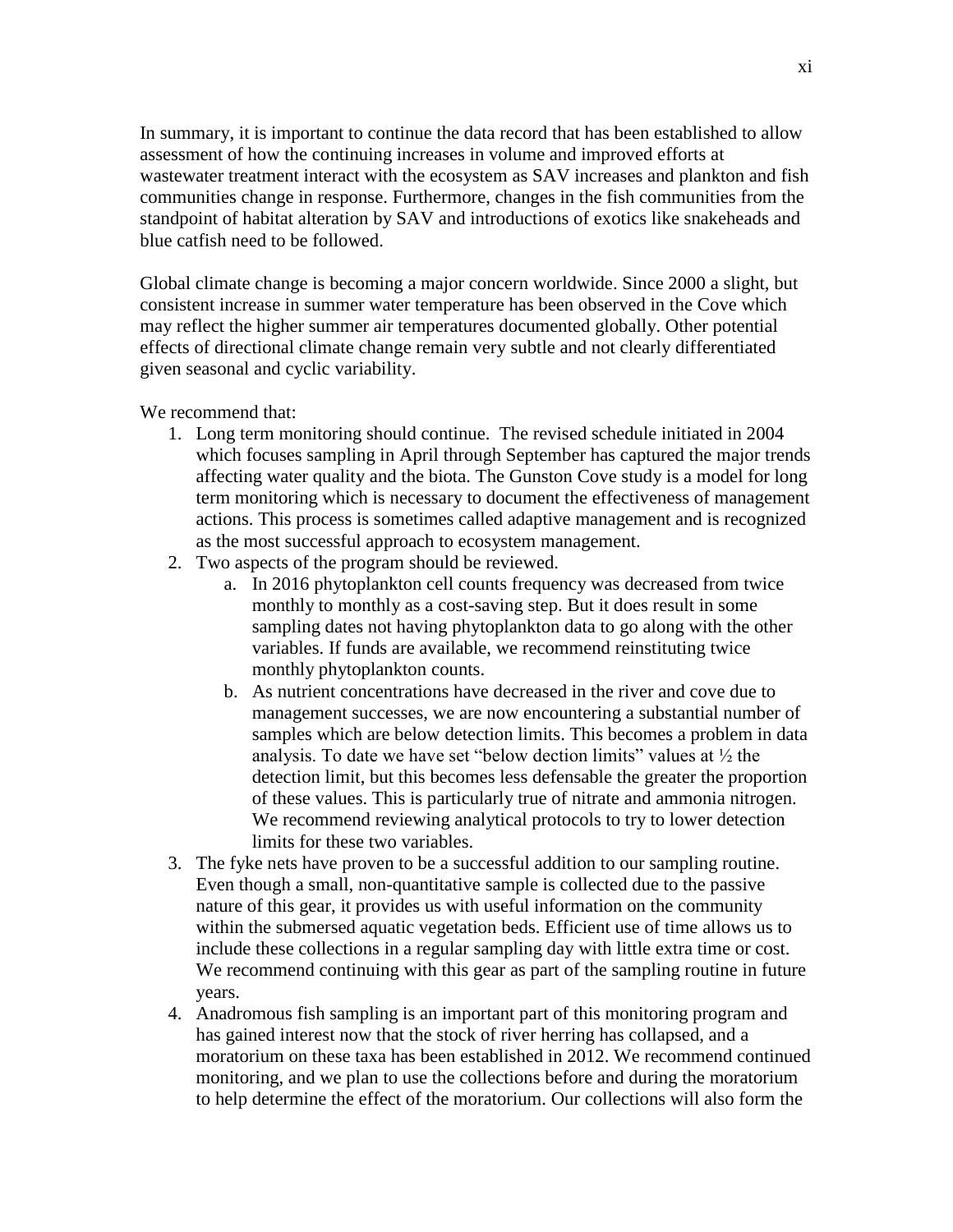basis of a population model that can provide information on the status of the stock.

- 5. GMU's Potomac Environmental Research and Education Center instituted a continuous water quality monitoring site at Pohick Bay marina in May 2011. This program was suspended in 2014 due to ramp construction near the monitor, but we will consider reinstituting the program in 2017 should the County consider it valuable.
- initative to construct a Benthic Index of Biotic Integrity (B-IBI) for the tidal end of the next contract. 6. As river restoration continues, the benthic community including native mussels is showing signs of rejuvenation. We recommend that more use be made of the benthos in tracking recovery of the River. To that end we recommend that the Potomac River be continued with the goal of having a trial index available by the
- 7. The assessment of native river mussel populations which was completed in 2016 found that there is a substantial pool of potential mussel species in the river, but we are not using effective methods to sample them. We propose to try out a new sampling system called a brail with the goal of accurately and comprehensively inventorying the current status of river mussels in the tidal freshwater Potomac.
- 8. Recent work has raised awareness that some pollutants may be causing sublethal stress on fish populations which are manifest in higher incidences of disease and abnormalities. We recommend that that a pilot study be done to establish a baseline of the incidence of these impacts in specific Gunston Cove taxa and explore the feasibility of routine assessment of fish abnormalities as part of the monitoring program.